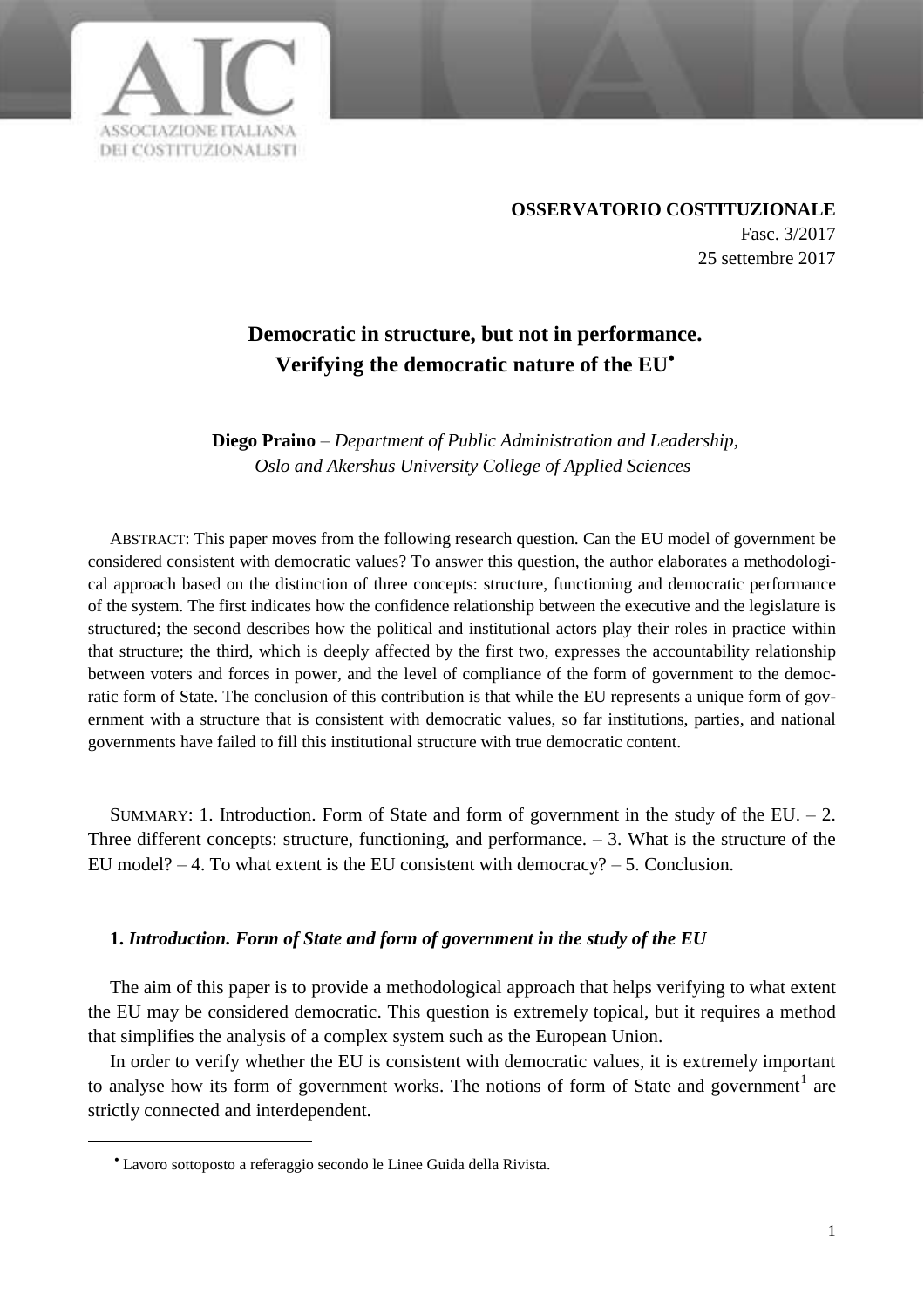

 $\overline{a}$ 

On the one hand, the concept of form of government loses its meaning when the system studied does not present a democratic form of State. In these cases, the set of relations between constitutional bodies describes only how the State structure is organized: the former notion is "absorbed" by the latter<sup>2</sup>. On the other hand, the structure of that set of relations and the way it works in practice may affect deeply the democratic performance of the system<sup>3</sup>.

In this sense, it is possible to argue that the form of government and the way it works are excellent parameters to study democracy questions. This is why this paper focus on the EU model of government when analysing the EU democratic experience.

However, it is not easy to place the EU model of government in a specific category<sup>4</sup> and to adopt concepts such as form of government and form of State in relation to the European supranational dimension<sup>5</sup>. Firstly, it is necessary to answer whether it makes sense to study the EU using concepts that belong to the national States<sup>6</sup>.

The supranational nature of the Union and the complex way it works in practice have led some to adopt the concept of governance to describe it. This expression indicates "a method or mechanism for dealing with a broad range of problems/conflicts, in which actors regularly arrive at mutually satisfactory and binding decisions by negotiating and deliberating with each other and cooper-

4 See F. DECKER, J. SONNICKSEN, *An Alternative Approach to European Union Democratization: Re‐Examining the Direct Election of the Commission President*, in *Government and Opposition*, vol. 46, n. 2, 2011, 181. On the topic, P. DANN, *European Parliament and Executive Federalism: Approaching a Parliament in a Semi‐Parliamentary Democracy*, in *European Law Journal*, vol. 9, n. 5, 2003, 573, wrote that the EU is neither parliamentary nor presidential, but "semi-parliamentary".

<sup>&</sup>lt;sup>1</sup> The notion of form of State concerns the relationship between citizens and those who exert power: cf., *ex multis*, G. AMATO, *Forme di Stato e forme di governo*, Bologna, 2006, 11 ff.; A. PIZZORUSSO, *Sistemi giuridici comparati*, 2nd ed., Milano, 1998, 183. The concept of democracy belongs to this dimension. Forms of government, instead, indicate in broad terms the set of relations between constitutional bodies: cf., *ex multis*, S. STAIANO, *Prolegomeni minimi a una ricerca forse necessaria su forma di governo e sistema dei partiti*, in *federalismi.it*, n. 3, 2012, 4; M. LUCIANI, *Governo (forme di)*, in *Enciclopedia del diritto*, Annali III, 2010, 540; A. DI GIOVINE, *Le forme di governo*, in P. CARROZZA, A. DI GIOVINE, G.F. FERRARI (eds.), *Diritto costituzionale comparato*, Roma-Bari, 2009, 705; M. VOLPI, *Libertà e autorità. La classificazione delle forme di Stato e delle forme di governo*, Torino, 2000, 2.

<sup>2</sup> L. ELIA, *Governo (forme di)*, in *Enciclopedia del diritto*, vol. XIX, 1970, 635.

<sup>3</sup> On the topic, A. ADSERÀ, C. BOIX, *Constitutions and Democratic Breakdowns*, in J.M. MARAVALL, I. SANCHEZ-CUENCA (eds.), *Controlling Governments: Voters, Institutions, and Accountability*, Cambridge, 2008, 247 ff., suggest that presidentialism might lead to a poor democratic performance when the absence of parliamentary confidence allows, in under-developed countries, the president to influence the voters' choices. The distinction between different types of parliamentarism suggested by L. ELIA, *Governo (forme di)*, cit., 645 ff., is based on the idea that political elements such as the party system may affect the performance of the system.

<sup>5</sup> T. E. FROSINI, *La dimensione europea della forma di Stato e di governo*, in *federalismi.it*, n. 5, 2012, 1 ff., suggested that the constitutional structure of the EU is characterized by a paradox. On the one hand, it is not a State, but presents a form of State; on the other hand, it has a government, but it is not a form of government. As far as the former aspect is concerned, the EU is based on the rule of law, as interpreted by the Court of Justice, and on the values mentioned in the Treaties. As for the form of government, instead, the author states that the "institutional quadrilateral" that characterizes the EU (Council, European Parliament, Commission and European Council) cannot be considered a new form of government, but simply a new way of governing.

<sup>6</sup> On the topic, R. IBRIDO, *Oltre le "forme di governo". Appunti in tema di "assetti di organizzazione costituzionale" dell'Unione europea*, in *Rivista AIC*, n. 1, 2015, 5, wrote that it is not the study of the EU that should follow the "old" constitutional categories developed in relation to the national states; instead, the study of the latter should be updated following the process of European integration.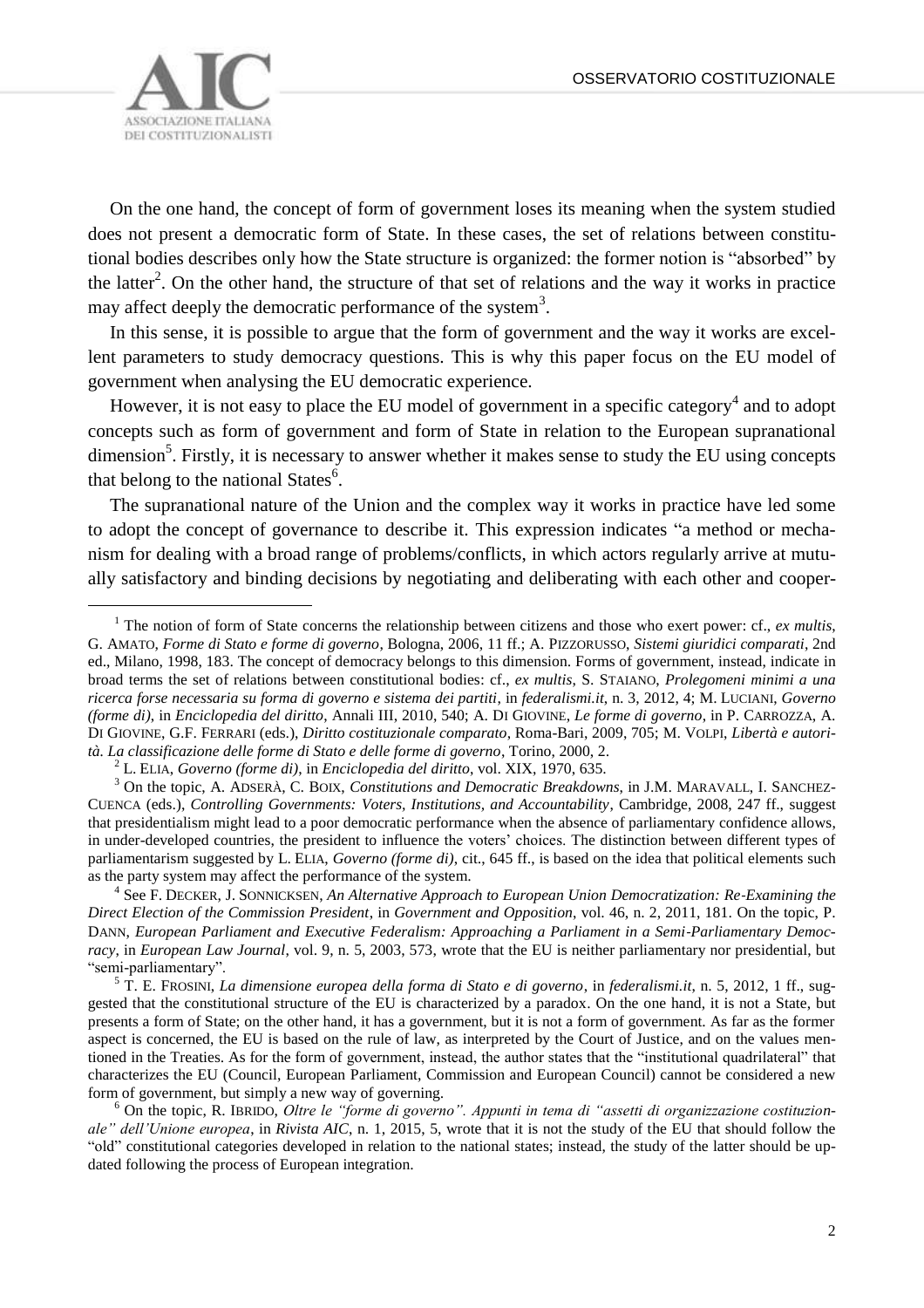

ating in the implementation of these decisions"<sup>7</sup>. In other words, governance describes the set of rules on the relations between the several actors that are involved in the decision-making process- $\mathsf{es}^8$ .

Several scholars prefer this expression when referring to the EU because they believe that the concept of government is too much related to the political order of the Member States and does not fit well the "diffuse" and multi-layered way in which the EU works in practice<sup>9</sup>. From this perspective, the EU institutional structure presents elements that belong both to national States (e.g. parliamentary representation) and to international organizations (such as the political negotiations carried out by the Member States, or the legislative function of the Council). Therefore, according to some, the criteria adopted to describe these dimensions should be used carefully when studying the European Union<sup>10</sup>.

Certainly, a proper study of the EU form of government should consider that the EU is not a (federal) State, but a peculiar Union with special traits<sup>11</sup>. However, this does not mean that the idea of governance should replace completely the concept of form of government.

The idea of governance can be quite vague<sup>12</sup>. It has been used by different scholars with a broad range of different meanings, and often it is not able to describe properly certain aspects of the EU system. For instance, it does not capture the essential structure of the "horizontal" inter-institutional relations<sup>13</sup>, i.e. how the main EU institutions interact as far as their origin and survival are concerned – while this aspect is strictly connected to the democratic dimension. This is why the criteria of the form of government is still a precious tool when studying the  $EU^{14}$ .

In short, the two notions – governance and form of government – do not exclude each other, and they are both useful when studying the EU. While the expression governance refers to the complex decision-making processes that characterize the European Union, the study of the EU form of government focuses, in a narrower sense, on the inter-institutional relations. The concept of form of government had been used with this meaning also with regard to the relations among the political institutions of the  $EEC^{15}$ .

<sup>7</sup> P.C. SCHMITTER, *Governance in the European Union. A Viable Mechanism for Future Legitimation?*, in A. BENZ, Y. PAPADOPOULOS (eds.), *Governance and Democracy: Comparing National, European and International Experiences*, London and New York, 2006, 161.

<sup>8</sup> A. MANZELLA, *Il Parlamento federatore*, in *Quad. cost*., n. 1, 2002, 39.

<sup>9</sup> Cf. P.C. SCHMITTER, *Governance in the European Union*, cit., 158.

<sup>&</sup>lt;sup>10</sup> For instance, see M.R. ALLEGRI, *I partiti politici a livello europeo fra autonomia politica e dipendenza dai partiti nazionali*, in *federalismi.it*, n. 22, 2013, 4.

<sup>11</sup> L. ELIA, *Prime osservazioni sulla forma di governo nella Costituzione per l'Europa*, in *Diritto pubblico*, n. 3, 2003, 757.

<sup>12</sup> On the topic, see A. BENZ, Y. PAPADOPOULOS, *Governance and Democracy: Concepts and Key Issues*, in A. BENZ, Y. PAPADOPOULOS (eds.), *Governance and Democracy*, cit., 1 ff.

<sup>&</sup>lt;sup>13</sup> The expression "horizontal relations" is used by S. FABBRINI, *The European Union and the Puzzle of Parliamentary Government*, in *Journal of European Integration*, vol. 37, n. 5, 2015, 572.

<sup>&</sup>lt;sup>14</sup> L. SPADACINI, M. FRAU, *Governare l'Unione europea. Dinamiche e prospettive istituzionali*, Soveria Mannelli, 2006, 79 s.

<sup>15</sup> C. PINELLI, *Ipotesi sulla forma di governo dell'Unione europea*, in *Rivista trimestrale di diritto pubblico*, 1989, 315 ss.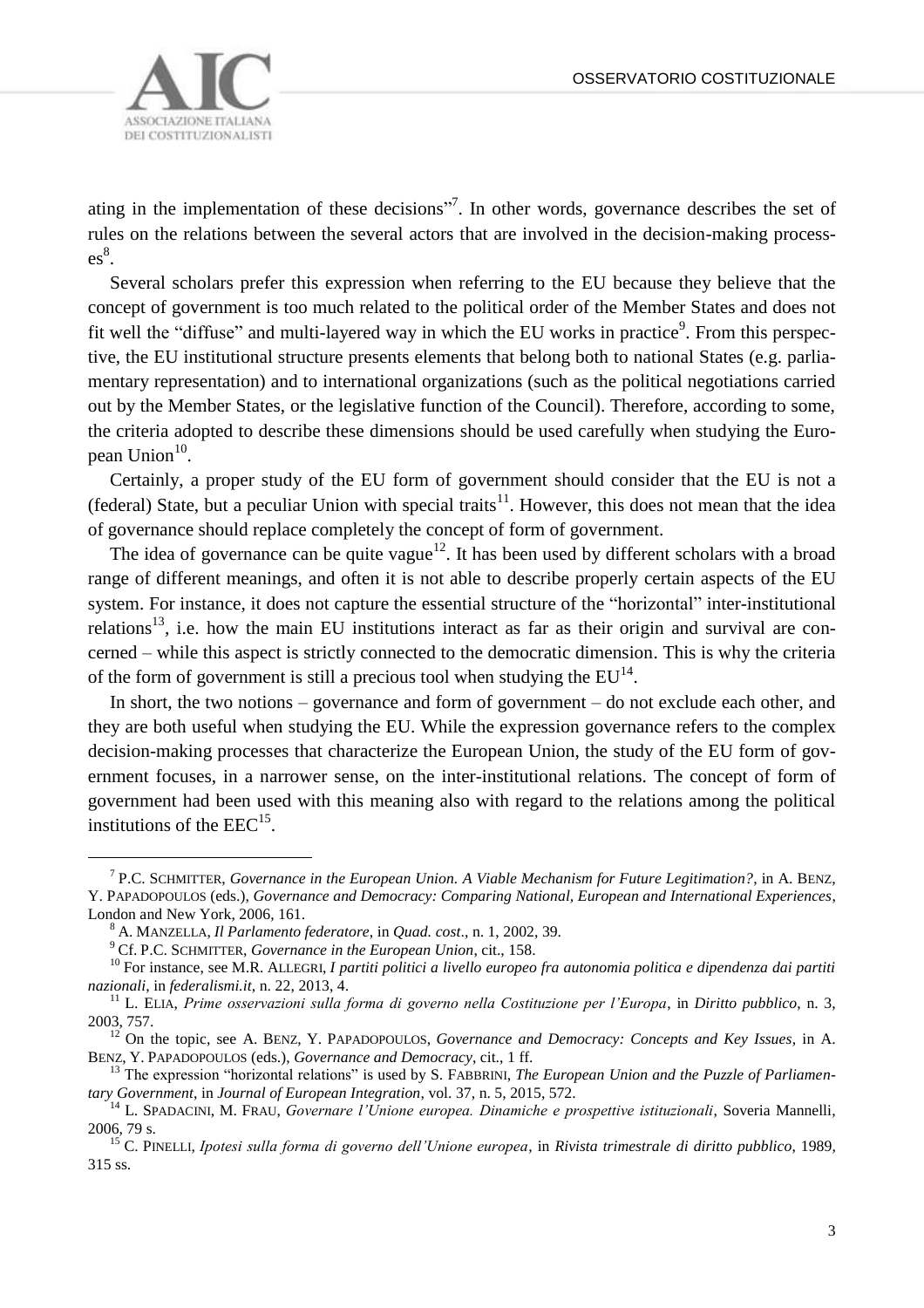

For the reasons mentioned above, studying the inter-institutional relations is extremely important when verifying to what extent the EU may be considered democratic. This is why this paper focuses on this aspect.

In particular, this contribution is structured as follows. Moving from the idea that the quality of the democratic form of State is strictly connected to how the form of government works, firstly I elaborate (sec. 2) a conceptual distinction between the essential structure of the system (i.e. the fundamental inter-institutional relations) and its actual functioning (i.e. how political and institutional actors work in practice). The idea is that both these aspects may affect, in different manners, the democratic performance of the system. Then I analyse the structure of the EU model, by considering both the legal sources (i.e. the Treaties) and the consequent behaviour of institutional actors (sec. 3). Finally, I verify if that structure is consistent with democratic values and I comment on which aspects of the system may lead to a poor democratic performance (sec. 4).

#### **2.** *Three different concepts: structure, functioning, and performance*

We may say that while the notion of governance concerns how the EU works in practice (i.e. its *functioning*), the study of its form of government analyzes the *structure* of the inter-institutional relations. This paper moves exactly from the distinction between structure and functioning of the systems<sup>16</sup>. The former describes exclusively how the confidence relationship between the executive and the legislature works<sup>17</sup>, while the latter, more generally, describes how the political and institutional actors play their roles in practice.

These factors deeply affect what we may define as the democratic performance of the system, i.e. its level of compliance with democratic values. In brief, the concept of performance describes how the structure of the model and the actual political dynamics affect the "quality of the democratic system"<sup>18</sup>.

For a system to be democratic, first of all it must present a structure that allows voters to determine, at least indirectly, the origin of the two branches of government – legislature and executive. In this sense, on the one hand a system based on separation of powers, such as presidentialism, would not be democratic if one of the two branches were not somehow chosen by the people. On the other hand, even when the executive is not elected by popular vote, the system is still consistent with democratic values if the confidence relationship that connects the two branches of government allows the executive to be involved in a channel of representative democracy, as it happens in parliamentarism.

<sup>&</sup>lt;sup>16</sup> This distinction is fully developed in D. PRAINO, *La definizione e il funzionamento della forma di governo nel contesto partitico*, in S. STAIANO (ed.), *Nella rete dei partiti. Trasformazione politica, forma di governo, network analysis.*, Napoli, 2014, 7 ff.

<sup>&</sup>lt;sup>17</sup> On the use of the notion of confidence, see D. PRAINO, *A new system of government? Defining the confidence relationship of the EU model*, in *Journal of European Integration*, vol. 39, n. 3, 2017.

<sup>18</sup> Cf. L. ELIA, *Governo (forme di)*, cit., 651.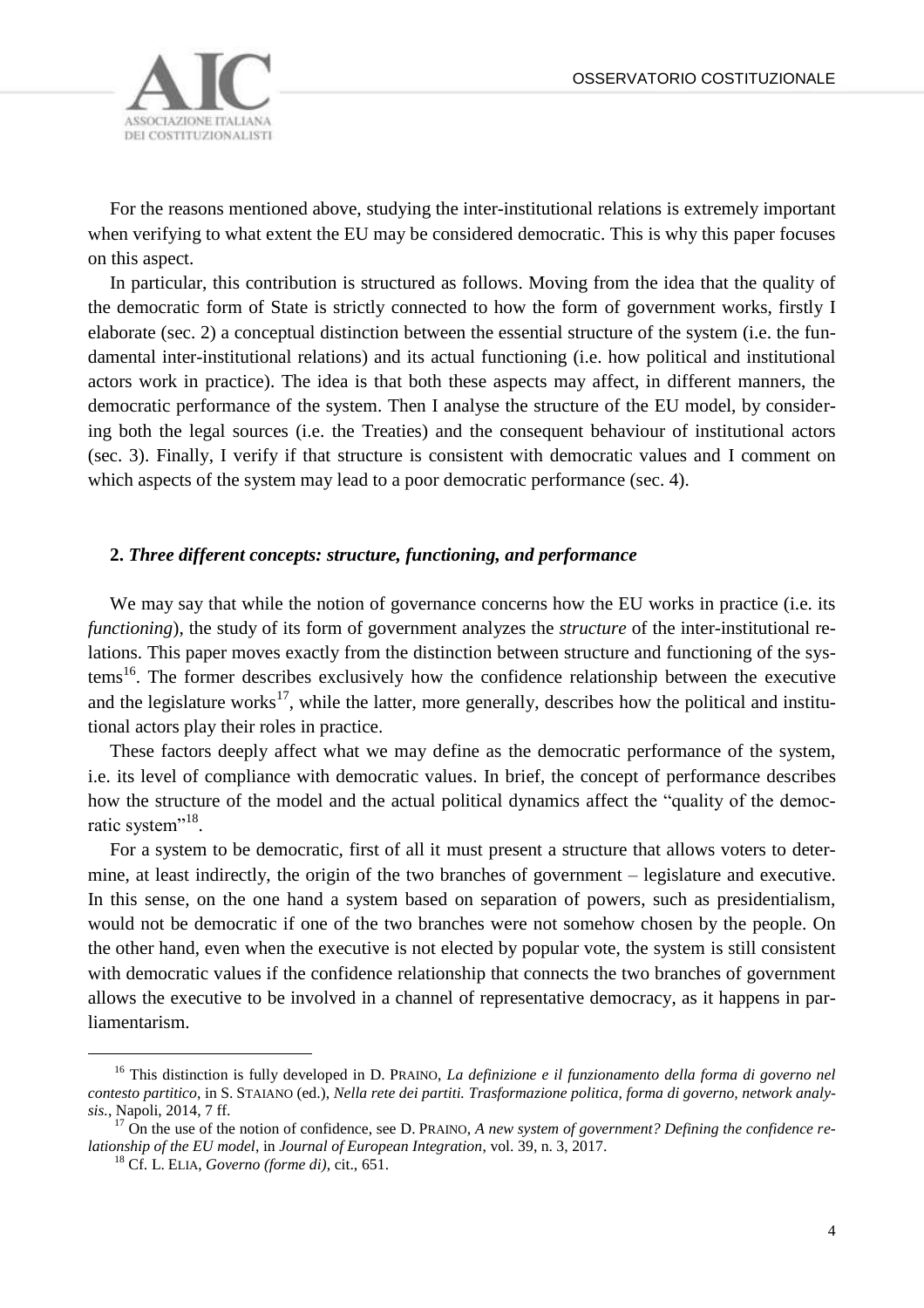

In short, the structure of the form of government and the channels of representative democracy on which it is based are the first indicators of democracy. However, also the actual functioning of the system may affect deeply its democratic performance.

On this regard, it seems correct to accept that the performance is better when political and institutional actors behave in such a way that: 1) the risk of government instability or conflicts among bodies are low<sup>19</sup>; 2) there is a real possibility that different political forces alternate in power, and thus, 3) voters can reward or punish both the majority and the opposition parties<sup>20</sup>. These are the three aspects that determine the quality of the accountability relationship between voters and forces in power, and the level of compliance of the form of government to the democratic form of State<sup>21</sup>.

It is useful to distinguish between structure and functioning when analysing the performance of the EU model, considering the complex nature of the Union. By adopting these two notions, the analysis of the democratic performance is simplified. Since these two aspects are distinct, they depend on different factors. Thus, the specific elements of the system that should be taken into account depend on which of these two dimensions is under review.

If the notion of form of government describes "the relationship between executives and legislatures<sup> $22$ </sup>; then the factors that should be considered when looking at the structure of the model are the relational properties<sup>23</sup> that determine the nature of that relationship. The main relational element is the type of connection between the two branches of government as far as the origin and survival of the executive is concerned. Once this type of connection is clear, then it is possible to verify if it allows all branches of government to participate in a scheme of democratic representation, and how $^{24}$ .

When analyzing the EU model, we should consider the relations between the Commission, the Council (of Ministers), the Parliament and the European Council. These are the institutions that ensure "consistency, effectiveness and continuity" of the Union's policies and actions<sup>25</sup>, while carrying out, within the EU, the main "constitutional" functions (i.e. production of law and control over its implementation). The focus is how the relationship between the executive branch and the legisla-

 $\overline{a}$ 

<sup>24</sup> This approach is consistent with the major studies on regime types. The one aspect that has been widely accepted by scholars as a distinctive element between the traditional democratic models (especially parliamentarism and presidentialism) is whether the executive needs the legislature's trust to remain in office or not: in this sense, D.J. SAMUELS, M.S. SHUGART, *Presidents, Parties, and Prime Ministers. How the Separation of Powers Affects Party Organization and Behavior*, New York, 2010; G. SARTORI, *Comparative Constitutional Engineering. An Inquiry into Structures, Incentives, and Outcomes*, London, 1994; J.J. LINZ, *The Perils of Presidentialism*, in *Journal of Democracy*, vol. 1, n. 1, 1990, 52; D.V. VERNEY, *The Analysis of Political Systems*, Glencoe, 1959.

<sup>19</sup> Cf. C. PINELLI, *Forme di Stato e forme di governo*, Napoli, 2009, 148 ff.

<sup>20</sup> Cf. L. ELIA, *Governo (forme di)*, cit., 651.

<sup>21</sup> *Ibidem.*

<sup>22</sup> J.A. CHEIBUB, Z. ELKINS, T. GINSBURG, *Beyond Presidentialism and Parliamentarism*, in *British Journal of Political Science*, vol. 44, n. 3, 2014, 515.

<sup>&</sup>lt;sup>23</sup> Cf. R. ELGIE, *The Classification of Democratic Regime Types: Conceptual Ambiguity and Contestable Assumptions*, in *European Journal of Political Research*, vol. 33, n. 2, 1998. The author points out that the conceptual ambiguity in the studies of the forms of government derives especially from the overlapping of dispositional and relational properties, and suggests focusing on dispositional properties alone.

 $^{25}$  Art. 13, TEU.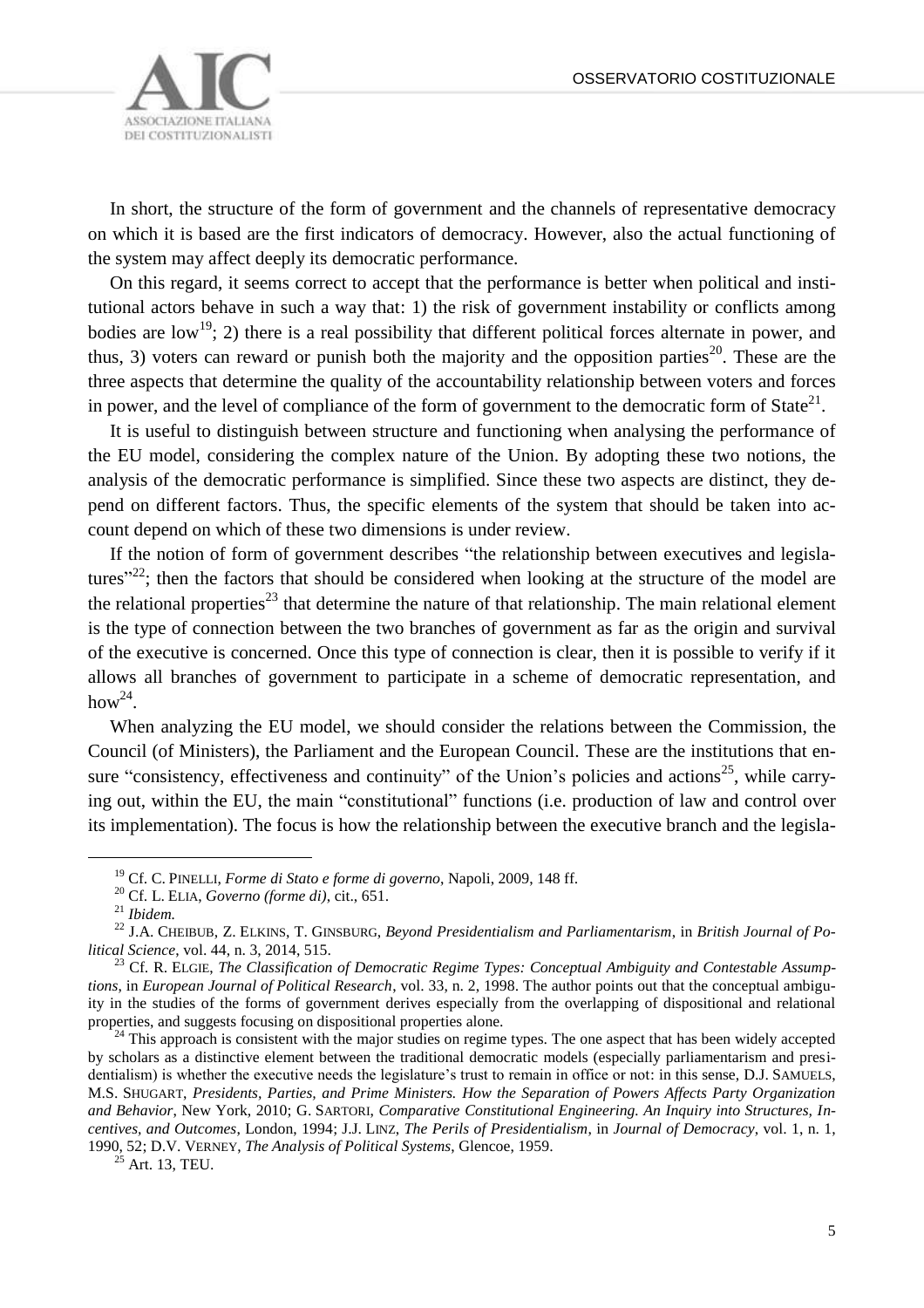

ture works, and whether this overall scheme allows the institutions that belong to the former to be part of a circuit of democratic representation.

As far as the functioning of the system is concerned, instead, what matters is the way political and institutional actors behave within the structure defined by the Treaties. The elements that should be considered, then, are not so much the rules on inter-institutional relations, but all those legal and political factors that determine how the decision-making processes work in practice within the EU. As said above, these aspects normally do not affect the essential structure of the system. They do that, however, when they alter the confidence relationship between the executive and the legislature. Similarly, and more importantly, they affect the democratic performance of the model when they weaken the relationship between forces in power and voters, preventing the latter to controlling the former.

Having specified that, it becomes clear that the main research question of this paper – to what extent may the EU model be considered democratic? – requires the study of these two different dimensions: structure and functioning. By adopting this approach, in the next section I will shed some light on the structure of the EU model.

#### **3.** *What is the structure of the EU model?*

The EU model has been studied from different perspectives, and therefore it has been considered both a system based on separation of powers and parliamentary in nature.

It its well-known that some scholars have focused on the political functions of the European Parliament and on the *Spitzenkandidaten* practice<sup>26</sup> to conclude that institutional actors should act as if they were in a parliamentary system because the institutional prerequisites for parliamentarism in the EU are already in place<sup>27</sup>, and could be fully developed "without any changes to the current treaties"<sup>28</sup>. According to these scholars, even the Member States' role in the selection of the Commission<sup>29</sup> could be reduced in favour of parliamentary dynamics if all commissioners agreed to support the political program presented by the President of the Commission<sup>30</sup>.

Others have pointed out the separation-of-powers aspects of the EU model, questioning the parliamentary nature of that system<sup>31</sup>. Even before the establishment of the Union with the Treaty of

<sup>&</sup>lt;sup>26</sup> This expression indicates the emerging practice through which the European political parties present, before the elections to the European Parliament, candidates from their groups to compete for the role of President of the Commission.

<sup>27</sup> See S. HIX, *What's Wrong with the European Union and How to Fix It*, Cambridge, 2008.

<sup>28</sup> J.H.H. WEILER, *European Parliament Elections 2014: Europe's Fateful Choices*, in *The European Journal of International Law*, vol. 24, n. 3, 2013, 750.

<sup>&</sup>lt;sup>29</sup> Art. 17, para. 7, second subparagraph, TEU.

<sup>30</sup> M.P. MADURO, *A New Governance for the European Union and the Euro: Democracy and Justice*, in *Yearbook of Polish European Studies*, n. 16, 2013, 137.

<sup>31</sup> A. KREPPEL, *Looking 'Up', 'Down' and 'Sideways': Understanding EU Institutions in Context*, in *West European Politics*, vol. 34, n. 1, 2011, 170; S. FABBRINI, *The European Union and the Puzzle of Parliamentary Government*,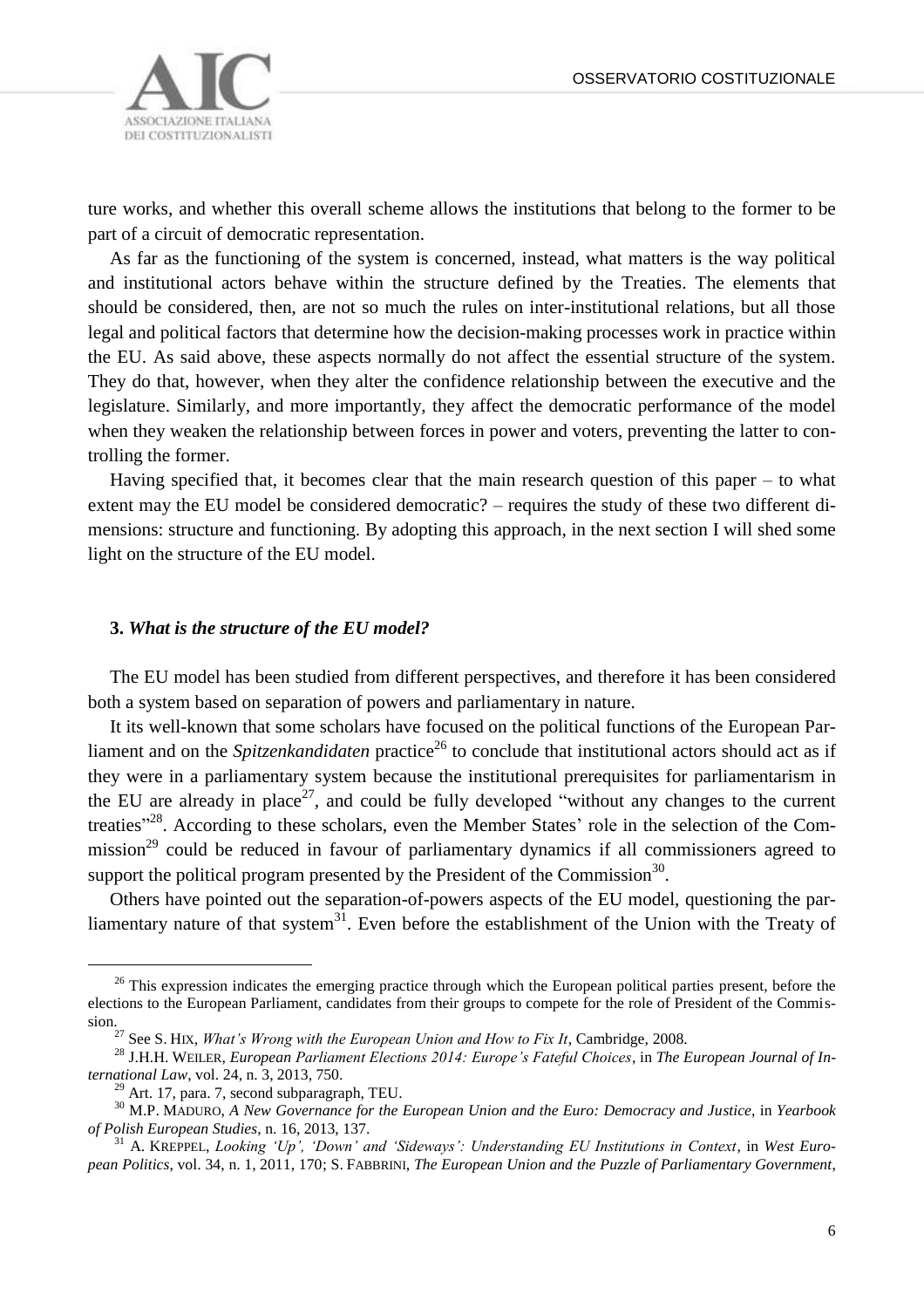

Maastricht, some authors had argued that it was necessary to develop further the doctrine of separation of powers in order to complete the integration process<sup>32</sup>.

Some authors have suggested that the EU is characterized by a bicameral legislature (Council and European Parliament)<sup>33</sup> and by a "dual executive"<sup>34</sup> (European Council and Commission). According to the Treaties, the Council and the European Parliament exercise together "legislative and budgetary functions<sup>355</sup>; the Commission promotes the general interest of the Union, exerts coordinating, executive and management functions, and has the power to propose legislative acts<sup>36</sup>; the European Council provides the Union with the necessary impetus for its development and defines its general political directions and priorities $37$ .

The European Council is composed of the Heads of State or government of the Member States, together with its President and the President of the Commission<sup>38</sup>. Its democratic legitimacy is not questioned, since this institution expresses the democratic dynamics that exist within the Member States (in fact, its members answer to their own national parliaments or voters).

The Commission, instead, is characterized by a complex formation process<sup>39</sup>, that involves both the European Parliament and the European Council in three stages. Firstly, taking into account the parliamentary elections, the latter proposes a candidate for President of the Commission to the former, which elects the candidate by a majority of its members. Secondly, the national governments suggest the other members of the Commission, and the Council adopts the list in agreement with the President-elect. Finally, the Commission is subject as a body to a vote of consent by the European Parliament, and the European Council appoints it with a qualified majority. In short, as far as its origin is concerned, the Commission is linked both to the European Parliament and to the European Council.

In addition, the Commission needs also a permanent support from the European Parliament, since it is "responsible" to it, and may be voted down by a parliamentary motion of censure<sup>40</sup>. The nature of the motion is controversial<sup>41</sup>, but it seems possible to argue that, even though it "is carried

cit. Moving from the idea that the EU and the US "converge towards a common model of compound democracy", the author has also concluded that "there are more similarities than there are differences between them", the first one being the institutional separation of the executive from the legislature: see S. FABBRINI, *Madison in Brussels: the EU and the US as compound democracies*, in *European Political Science*, vol. 4, n. 2, 2005, 196.

<sup>32</sup> V. BOGDANOR, *The Future of the European Community: Two Models of Democracy*, in *Government and Opposition*, vol. 21, n. 2, 1986, 162.

<sup>33</sup> A. KREPPEL, *Looking 'Up', 'Down' and 'Sideways'*, cit., 173.

<sup>34</sup> Cf. S. FABBRINI, *Intergovernmentalism and Its Limits: Assessing the European Union's Answer to the Euro Crisis*, in *Comparative Political Studies*, vol. 46, n. 9, 2013, 1006.

 $rac{35}{35}$  Art. 14, para. 1, TEU.

<sup>36</sup> Art. 17, TEU.

 $37$  Art. 15, para. 1, TEU.

<sup>38</sup> Art. 15, para. 2, TEU.

<sup>39</sup> Art. 17, para. 7, TEU.

<sup>40</sup> Art. 17, para. 8, TEU; Art. 234, TFEU.

<sup>&</sup>lt;sup>41</sup> Some scholars have argued that the Commission can be voted down only for moral misconducts, but not for mere political reasons. In this sense, see S. FABBRINI, *The European Union and the Puzzle of Parliamentary Government*, cit., 578, and F. DECKER, J. SONNICKSEN, *An Alternative Approach to European Union Democratization*, cit., 175 f.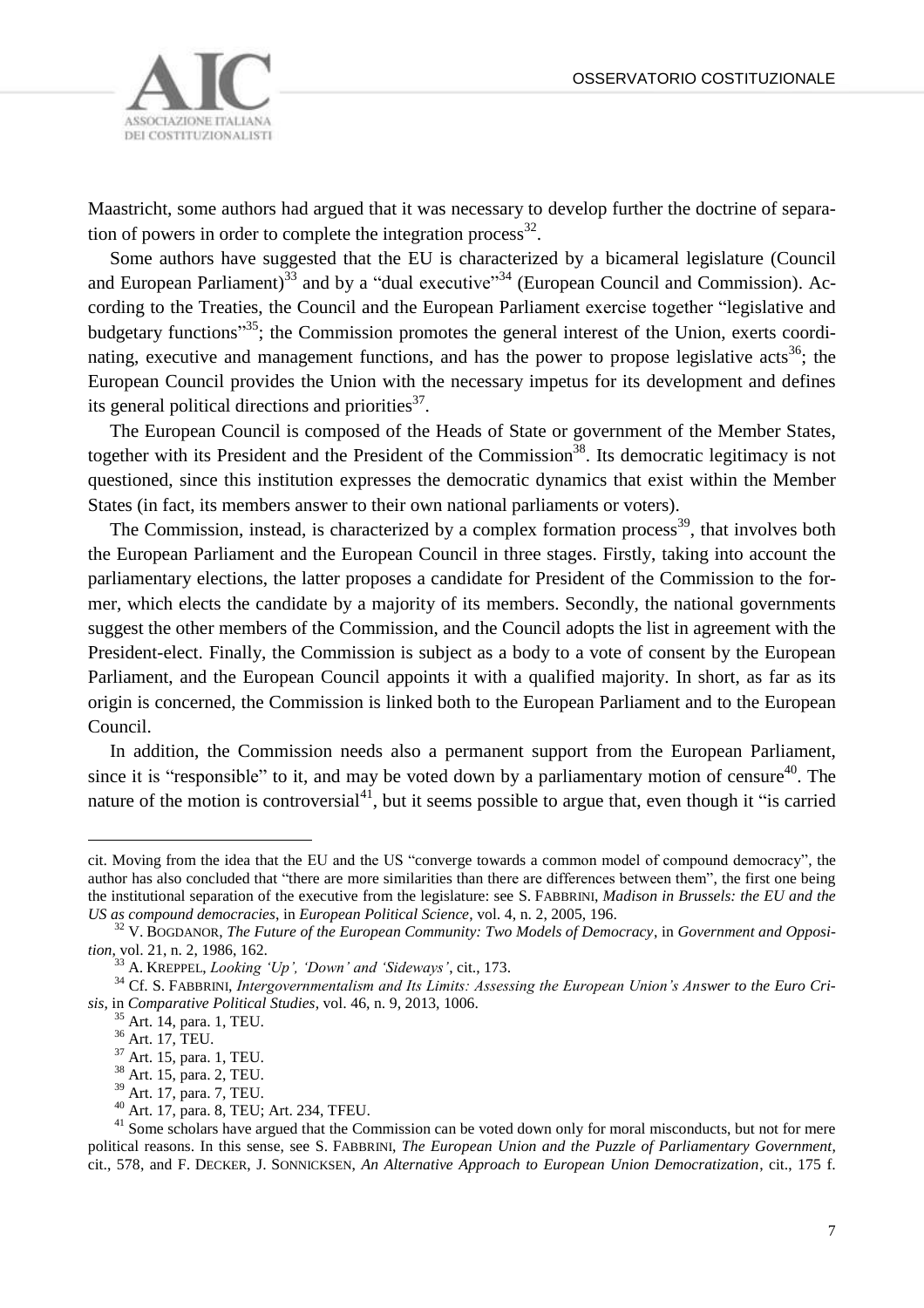

by a two-thirds majority of the votes cast, representing a majority of the component members of the European Parliament<sup> $1,42$ </sup>, this requirement belongs to the "functioning" dimension of the system<sup>43</sup>, without affecting the essential structure of the inter-institutional relations. What really matters is that the possibility of a censure creates a specific type of relationship between the European Parliament and the Commission according to which the latter cannot remain in office without the support of the former.

This second aspect (political accountability to the legislature) represents the main feature of parliamentary experiences. Formally speaking, however, the EU is not a parliamentary system. In parliamentarism, the executive is a "permanent emanation"<sup>44</sup> of the legislature: it is both "chosen by, and responsible to" it<sup>45</sup>. In particular, in parliamentary experiences the confidence relationship operates exclusively between parliament and cabinet, while in the EU model the scheme is much more complex because of the "dual" nature of the executive: the European Council plays an essential role in the Commission's origin as well.

Even taking into account the actual behaviour of political and institutional actors<sup>46</sup>, this conclusion does not change. The actual practice is consistent with this scheme.

As far as the Commission's origin is concerned, the national governments are fully involved in the decision-making process. A research<sup>47</sup> has shown that the members of the European Council tend to choose commissioners that have preferences like their own, and the 2014 elections has confirmed this data<sup>48</sup>. If it is true that the *Spitzenkandidaten* practice, carried out in that occasion, set a relevant precedent for the future, weakening the European Council's position when selecting its own preferred candidates<sup>49</sup>; it is also true that the role of the European Council is still extremely significant<sup>50</sup>. On the other hand, the European Parliament has strengthened its control over the appointment of commissioners, by using the procedure of hearings<sup>51</sup>. In a sense, when candidates are

Others have pointed out that the Commission is not an independent technocratic body anymore, but a politically accountable one: see, for instance, M.P. MADURO, *A New Governance*, cit., 137. The second perspective seems more consistent with the Treaties, since they do not specify that the censure depends on a specific misbehavior. In addition, a moral requirement would question the collective nature of the censure.

<sup>42</sup> Art. 234, para. 2, TFEU.

<sup>&</sup>lt;sup>43</sup> It affects only how the censure mechanism works, but not its no-confidence nature. See, *supra*, sec. 2.

<sup>44</sup> L. ELIA, *Governo (forme di)*, cit., 642.

<sup>45</sup> J. GERRING, S.C. THACKER, C. MORENO, *Centripetal Democratic Governance: A Theory and Global Inquiry*, in *American Political Science Review*, vol. 99, n. 4, 2005, 571.

<sup>&</sup>lt;sup>46</sup> Political dynamics are often an essential element to understand to which category a specific experience belongs: see G.U. RESCIGNO, *Forme di Stato e forme di governo*, in *Enciclopedia giuridica Treccani*, vol. XIV, 1989, 22.

<sup>47</sup> A. WONKA, *Technocratic and independent? The appointment of European Commissioners and its policy implications*, in *Journal of European Public Policy*, vol. 14, n. 2, 2007.

<sup>48</sup> S. FABBRINI, *The European Union and the Puzzle of Parliamentary Government*, cit., 577.

<sup>49</sup> S.B. HOBOLT, *A Vote for the President? The Role of Spitzenkandidaten in the 2014 European Parliament Elections*, in *Journal of European Public Policy*, vol. 21, n. 10, 2014, 1537.

<sup>50</sup> F. DECKER, *The Pitfalls of Parliamentarisation: Why the Procedure of Appointing the European Commission Should Be Changed*, in *European View*, vol. 13, n. 2, 2014, 320. See also G. GRASSO, *In lotta per il potere: l'impossibile sfida dei partiti politici europei?*, in *eticaeconomia.it*, 2014.

<sup>51</sup> Rule 118, Rules of Procedure of the European Parliament. On the topic, see C. MOURY, *Explaining the European Parliament's Right to Appoint and Invest the Commission*, in *West European Politics*, vol. 30, n. 2, 2007. For instance,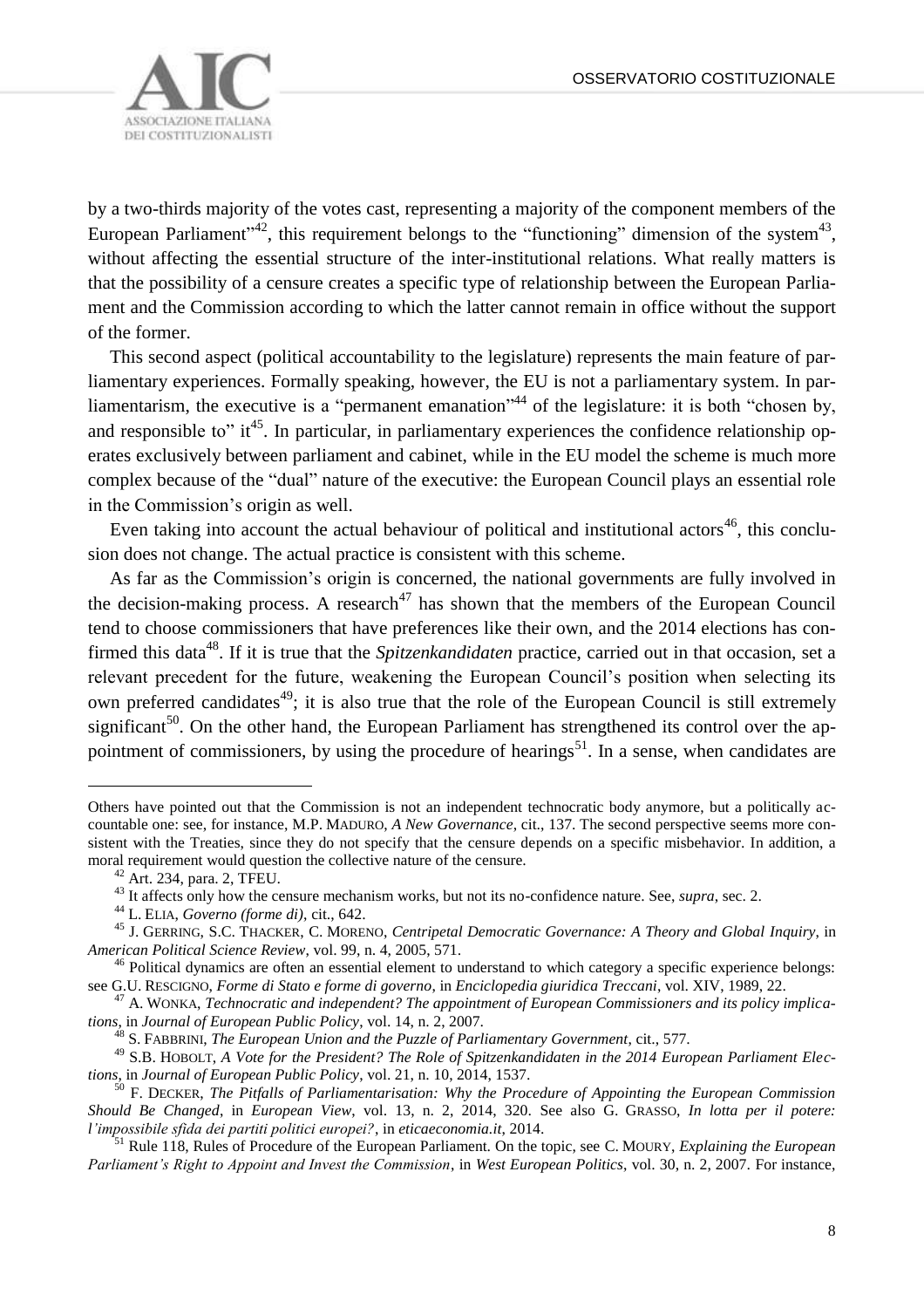

approved after parliamentary hearings, they receive some sort of "trust" from the legislature – and this is formalised with the initial collective vote of consent.

Therefore, it is possible to say that the political practice has been consistent with the structure developed by the Treaties: European Council and European Parliament determine together the composition of the Commission; even if, so far, the former has been the "strongest" institution, while the latter has had a merely "confirmatory" role<sup>52</sup>.

As far as the formal accountability of the Commission to the European Parliament is concerned, it is true that the latter has never voted down the former; but it is also true that the institutional practice has never questioned the fact that the Commission needs parliamentary support. For example, political dynamics within the European Parliament (the shift of position of the socialist group) and the consequent threat of a censure led to the resignation of the Santer Commission in 1999 $^{53}$ .

In conclusion, since the European Parliament is not the only institution that determine the origin of the Commission, then the latter cannot be interpreted as an exclusive emanation of the former. Therefore, the EU model is far from being a parliamentary system<sup>54</sup> – and neither it belongs to any of the other traditional general models<sup>55</sup>. Considering that both vertical (from the national to the supranational level) and horizontal (inter-institutional) confidence schemes<sup>56</sup> converge in the European Council, but the survival of the Commission still depends on the European Parliament, it is possible to argue that the EU model is a "Council-based form of government with parliamentary features": the European Council plays a relevant role by linking together the national and supranational levels of government, while the European Parliament exerts political control<sup>57</sup>.

in 2004 José Manuel Barroso had to replace some of the nominees as commissioners, since the European Parliament was threatening to reject the whole Commission; in 2014, even if supported by Juncker, Alenka Bratušek had to withdraw her candidacy as commissioner after parliamentary rejection.

<sup>52</sup> F. DECKER, *The Pitfalls of Parliamentarisation*, cit., 321.

<sup>53</sup> R. CORBETT, F. JACOBS, M. SHACKLETON, *The European Parliament*, 6th ed., London, 2005, 272 f. On the topic, S. HIX, A.G. NOURY, G. ROLAND, *Democratic Politics in the European Parliament*, Cambridge, 2007, 191, wrote that "although no final censure vote was held, in practice the Santer Commission was censured by the European Parliament".

<sup>54</sup> Cf. S. STAIANO, *I partiti europei fuori tempo*, in *federalismi.it*, n. 15, 2012, 3.

<sup>55</sup> For a fully-developed comparative analysis, see D. PRAINO, *A new system of government?*, cit., 327. In particular, it seems plausible to argue that the EU does not represent a separation-of-powers system, since both the origin and the survival of the Commission depend on other institutions.

<sup>&</sup>lt;sup>56</sup> Some have suggested the idea that the EU model represent a "supranational form of government". On this topic see A.A. CERVATI, *Elementi di indeterminatezza e di conflittualità nella forma di governo europea*, in AA. VV., *Annuario 1999. La Costituzione europea*, Atti del XIV Convegno annuale dell'Associazione italiana dei costituzionalisti, Padova, 2000, 73 ff. As the author explains, this peculiar system is characterized by three main aspects: 1) it differs consistently from the political models adopted at the national level (exactly because it has supranational nature); 2) it represents a dynamic process, meaning that it is still in evolution; 3) it has elements of "heterogeneity", if compared to the other models of government. Despite its supranational nature, this model still belongs to the Constitutional-law dimension: indeed, the study of the EU involves the main principles that characterize the models adopted at national level, and therefore it cannot be inspired only by International-Law values.

<sup>57</sup> This conclusion is in D. PRAINO, *A new system of government?*, cit., 330.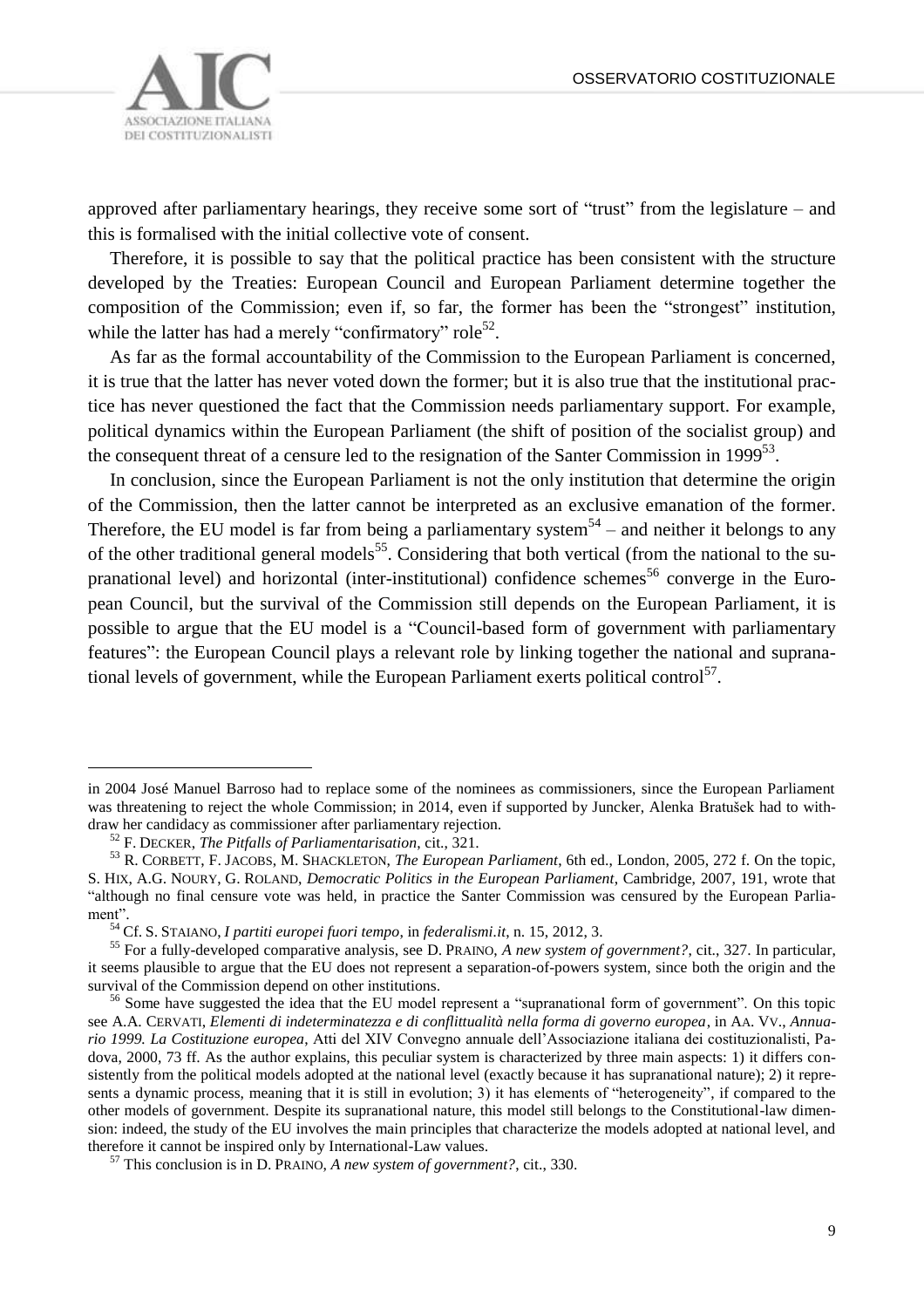OSSERVATORIO COSTITUZIONALE



 $\overline{a}$ 

This type of structure represents a distinct and unique form of government<sup>58</sup>. Is this peculiar model consistent with democratic values? This is the question explored in the next section.

## **4.** *To what extent is the EU consistent with democracy?*

The issue of the democratic deficit in the EU is well-known, but still extremely topical<sup>59</sup>. It derives especially from the "bureaucratic"<sup>60</sup> nature of the EU and from the "technocratic" way in which the decision-making process are carried out in the Commission $^{61}$ . The essential distinction suggested in this paper – between structure and functioning of the system – might shed some light on a new way to approach this topic. The main idea is that, even if the structure of the model is consistent with democratic values, its actual functioning might lead to poor democratic performance.

It is possible to argue that the EU has been characterized by a (long) process of "democratic improvement". For instance, the role of the European Parliament has become more and more relevant in time. If, in the beginning, this institution was a mere advisory assembly without decision-making powers, today it represents one of the two co-legislators, together with the Council, and is fully involved in the formation process of the Commission. One of the most important stages of it evolution was the introduction of universal suffrage in 1979, which has provided democratic legitimacy. In its first design, the European Parliament was composed of representatives chosen by the national parliaments among their members, and only with the Treaty of Maastricht and the establishment of the co-decision procedure it got involved in the decision-making processes of the European Un- $\sin^{62}$ . The Treaty of Lisbon follows this tendency, as it strengthens the role of the European Parliament in the inter-institutional dynamics $^{63}$  and its relationship with the voters.

However, even if the evolution of the European Parliament has derived, at least until the recent economic crisis, from "a clear trend towards a more explicit parliamentarism at the EU level"<sup>64</sup>, it has not been able to enhance the Union's political legitimacy so far. The EU's policy-making processes are still considered too far from citizens.

<sup>&</sup>lt;sup>58</sup> Even authors who see in the EU the main traits of a separation-of-powers system admit that "it seems to be more promising to look upon the EU as a compounded government of a new type": A. BENZ, *Policy-Making and Accountability in the EU Multilevel Governance*, in ID., Y. PAPADOPOULOS (eds.), *Governance and* Democracy, cit., 100 f.

<sup>59</sup> See, for instance, the recent work by S. HENNETTE, T. PIKETTY, G. SACRISTE, A. VAUCHEZ, *Democratizzare l'Europa! Per un Trattato di democratizzazione dell'Europa*, Milano, 2017.

<sup>60</sup> T. E. FROSINI, *La dimensione europea della forma di Stato e di governo*, cit., 3.

<sup>61</sup> See, *ex multis*, G. MAJONE, *Dilemmas of European Integration*, Oxford, 2005; C.M. RADAELLI, *Technocracy in the European Union*, London, 1999; K. FEATHERSTONE, *Jean Monnet and the "Democratic Deficit" in the European Union*, in *Journal of Common Market Studies*, vol. 32, n. 2, 1994, 149 ff.

<sup>62</sup> N. LUPO, C. FASONE, *Il Parlamento Europeo e l'intervento delle associazioni italiane di interessi nelle procedure parlamentari*, in *Sinergie Rapporti di ricerca*, n. 35, 2012, 37.

<sup>63</sup> For instance, see its role in the budget procedure: Art. 314, TFEU. On the topic, P. ZICCHITTU, *La forma di governo europea alla prova dei fatti: equilibri democratici e procedura di bilancio*, in *Quad. cost*., n. 1, 2014, 161 ff.

<sup>64</sup> E.O. ERIKSEN, J.E. FOSSUM, *Representation Through Deliberation–The European Case*, in *Constellations*, vol. 19, n. 2, 2012, 325.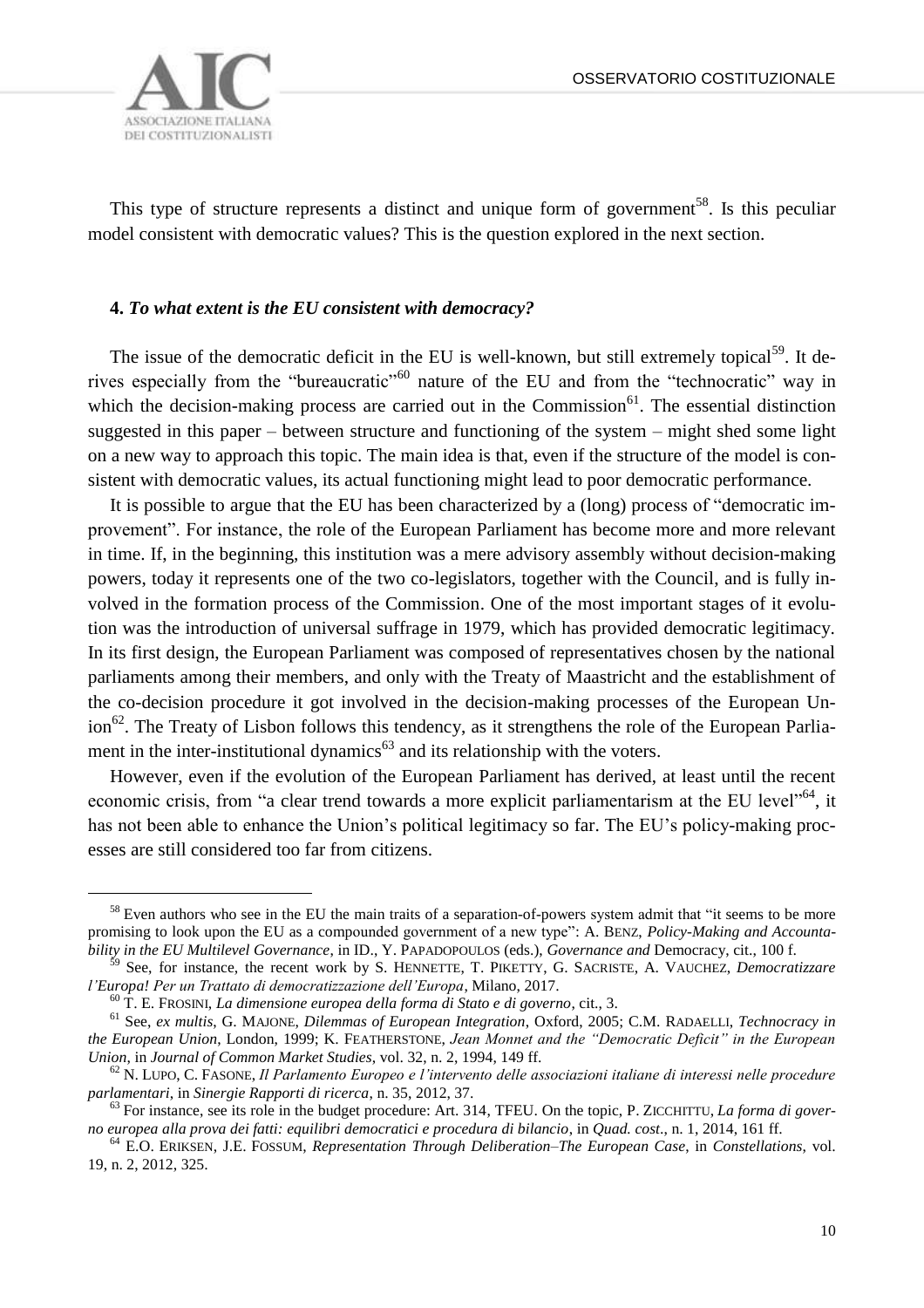

The need of strengthening the Commission's political legitimacy has been pointed out by the institutions themselves before the 2014 elections. They have, for example, insisted on the *Spitzenkandidaten* practice. On the one hand, the Parliament has invited candidates to play a leading role in the parliamentary electoral campaign, and has pointed out the importance of strengthening the political legitimacy of both Parliament and Commission, especially by linking the appointment of the latter more directly to the choice of the voters<sup>65</sup>. On the other hand, the Commission, moving from the idea that the European political parties have an extremely important role in expressing the voices of citizens and that they should act as a bridge between EU politics and citizens, has stated that voters should be better informed of the affiliation between national and European parties, and that each party should nominate its candidate for President of the Commission<sup>66</sup>.

More recently, the European Parliament has elaborated a proposal for a Council decision adopting the provisions amending the Act concerning the election of the members of the European Parliament by direct universal suffrage. In particular, the EP suggests "to reform its electoral procedure in good time before the 2019 elections, with the aim of enhancing the democratic and transnational dimension of the European elections and the democratic legitimacy of the EU decision-making process […] providing for the greatest possible degree of electoral equality and participation for Union citizens". In addition, the EP proposes to enhance "the visibility of European political parties [...] by placing their names and logos on the ballot papers, and recommends that the same should also appear on television and radio campaign broadcasts, posters and other material used in European election campaigns, especially the manifestos of national parties, since those measures would render European elections more transparent and improve the democratic manner in which they are conducted, as citizens will be able to link their vote clearly with the impact it has on the political influence of European political parties and their ability to form political groups in the European Parliament"<sup>67</sup>.

The main idea behind these documents is that the democratic significance of parliamentary elections depends mainly on the political consequences that they may have in the Commission's formation process. For this reason, it has been suggested that the development of the *Spitzenkandidaten* practice could add new dimensions to the democratic life of the European Union, enhancing transparency and legitimacy within the  $EU^{68}$ .

This view seems to link the democratic performance of the Union to its development as a parliamentary system. However, maybe parliamentarism would be neither necessary nor sufficient to enhance the democratic performance of the EU.

It is worth explaining better this idea. It is possible to argue that the structure of the EU form of government is already consistent with democratic values. It seems that the causes of the European

<sup>&</sup>lt;sup>65</sup> European Parliament resolution of 22 November 2012 on the elections to the European Parliament in 2014.

<sup>66</sup> COM (2013) 126 final.

 $67$  European Parliament resolution of 11 November 2015 on the reform of the electoral law of the European Union. On the topic see also G. GRASSO, *Partiti politici europei e disciplina costituzionale nazionale*, in *Nomos*, n. 1, 2017, 18.

<sup>68</sup> Cf. B. DONNELLY, M. JOPP, *European Political Parties and Democracy in the EU*, in *Democracy in the EU and the Role of the European Parliament*, Quaderno IAI English Series, n. 14, 2009, 32 ff.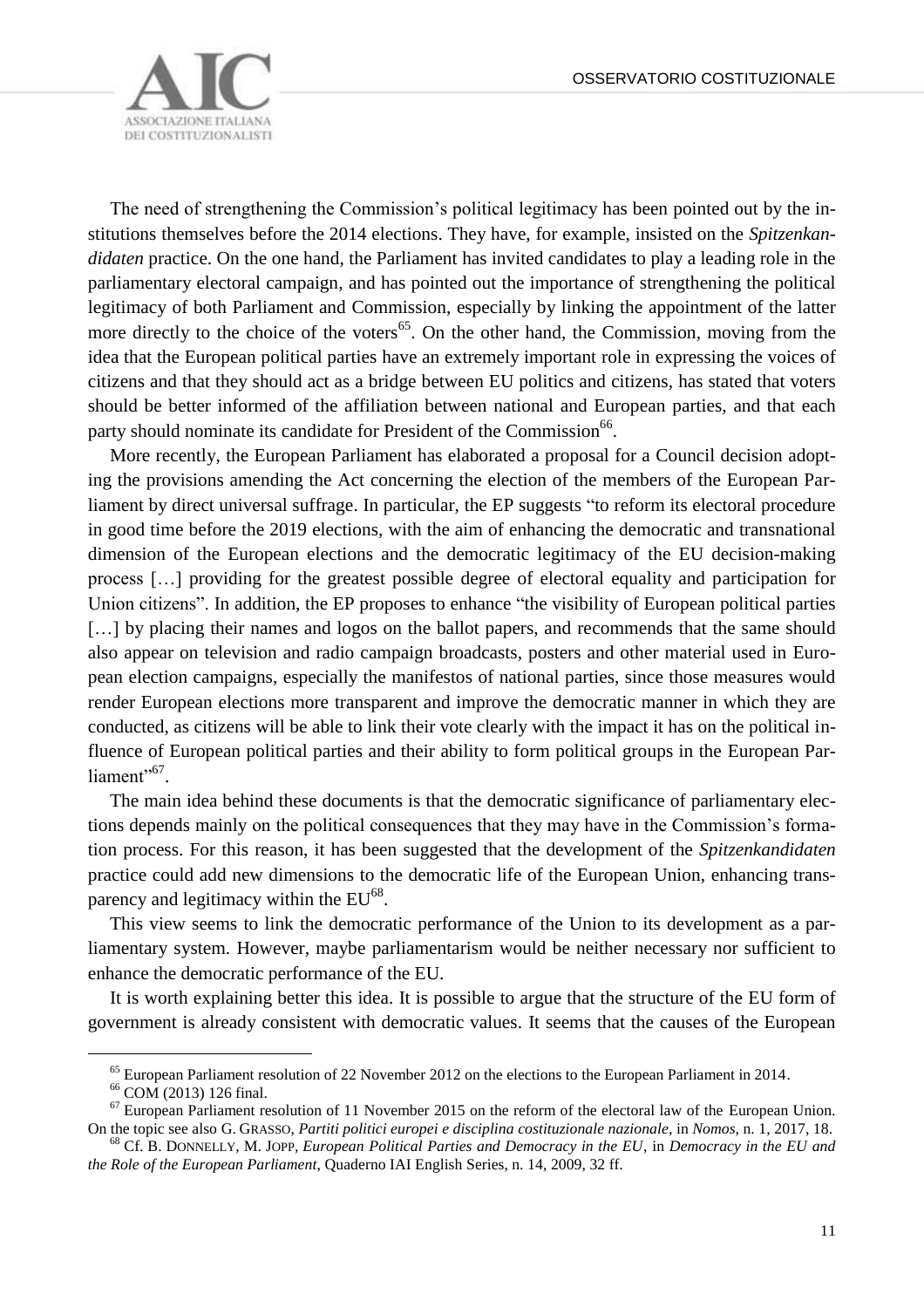

democratic deficit do not derive from the complex inter-institutional scheme and from the resulting two-fold confidence relationship that characterizes the EU structure<sup>69</sup>; they derive, instead, from the manner in which actors manage politics within that structure.

As explained above, the EU model has a supranational "hybrid" nature that involves, at the same time, institutions that belong to different levels of government: one connects the national to the supranational level (European Council); some are purely European (European Parliament and Commission); others are strictly national (parliaments of the Member States)<sup>70</sup>.

This institutional scheme reflects different levels of government, but also different interests in a relationship of reciprocal cooperation: it allows that all dimensions involved in the European integration process are represented, within a balanced distribution of competences<sup>71</sup>. In this sense, the TEU specifies that: "Citizens are directly represented at Union level in the European Parliament. Member States are represented in the European Council by their Heads of State or Government and in the Council by their governments, themselves democratically accountable either to their national Parliaments, or to their citizens"<sup>72</sup>. In short, the EU structure is designed to represent the Member States (in the Council and in the European Council), the Union itself (in the Commission), and its citizens (in the European Parliament).

Considering that different forms of democratic accountability may derive from different institutional structures<sup>73</sup>, it becomes clear that the complex hybrid and supranational nature of the EU necessary entails a different way to interpret democratic principles<sup>74</sup>. In other words, it makes perfectly sense that the Commission's origin and survival derives both from the European Parliament and from the European Council. In this manner, it can reflect all levels of government and all interests involved in the European integration process. In short, the EU model is based on the coexistence of two specific channels of democratic representation<sup>75</sup>, since citizens are directly represented in the European Parliament, and indirectly represented in the European Council. The Commission, as the executive of the Union, derives from both these channels.

However, if the structure of the EU model may be considered consistent with democratic values, it is also widely accepted by scholars that the EU suffers from a democratic deficit, especially after the crisis, which has "clearly weakened the democratic thrust", shifting the centre of gravity to a

<sup>69</sup> Cf. S. HENNETTE, T. PIKETTY, G. SACRISTE, A. VAUCHEZ, *Democratizzare l'Europa!*, cit., *passim*. The authors do not agree with this view, and criticize the institutional structure of the EU.

<sup>70</sup> Cf. N. LUPO, C. FASONE, *Il Parlamento Europeo*, cit., 40 f.

<sup>71</sup> G. STROZZI, R. MASTROIANNI, *Diritto dell'Unione europea. Parte istituzionale*, 6th ed., Torino, 2013, 66.

 $72$  Art. 10, para. 2, TEU.

<sup>73</sup> D.J. SAMUELS, M.S. SHUGART, *Presidentialism, Elections and Representation*, in *Journal of Theoretical Politics*, vol. 15, n. 1, 2003, 55.

<sup>74</sup> J.E. FOSSUM, J. POLLAK, *Which Democratic Principles for the European Union? What Deficit?*, in S. PIATTONI (ed.), *The European Union: Democratic Principles and Institutional Architectures in Times of Crisis*, Oxford, 2015, 36.

<sup>75</sup> This aspect led B. CRUM, J.E. FOSSUM, *The Multilevel Parliamentary Field: A Framework for Theorizing Representative Democracy in the EU*, in *European Political Science Review*, vol. 1, n. 2, 2009, to introduce the concept of "Multilevel Parliamentary Field".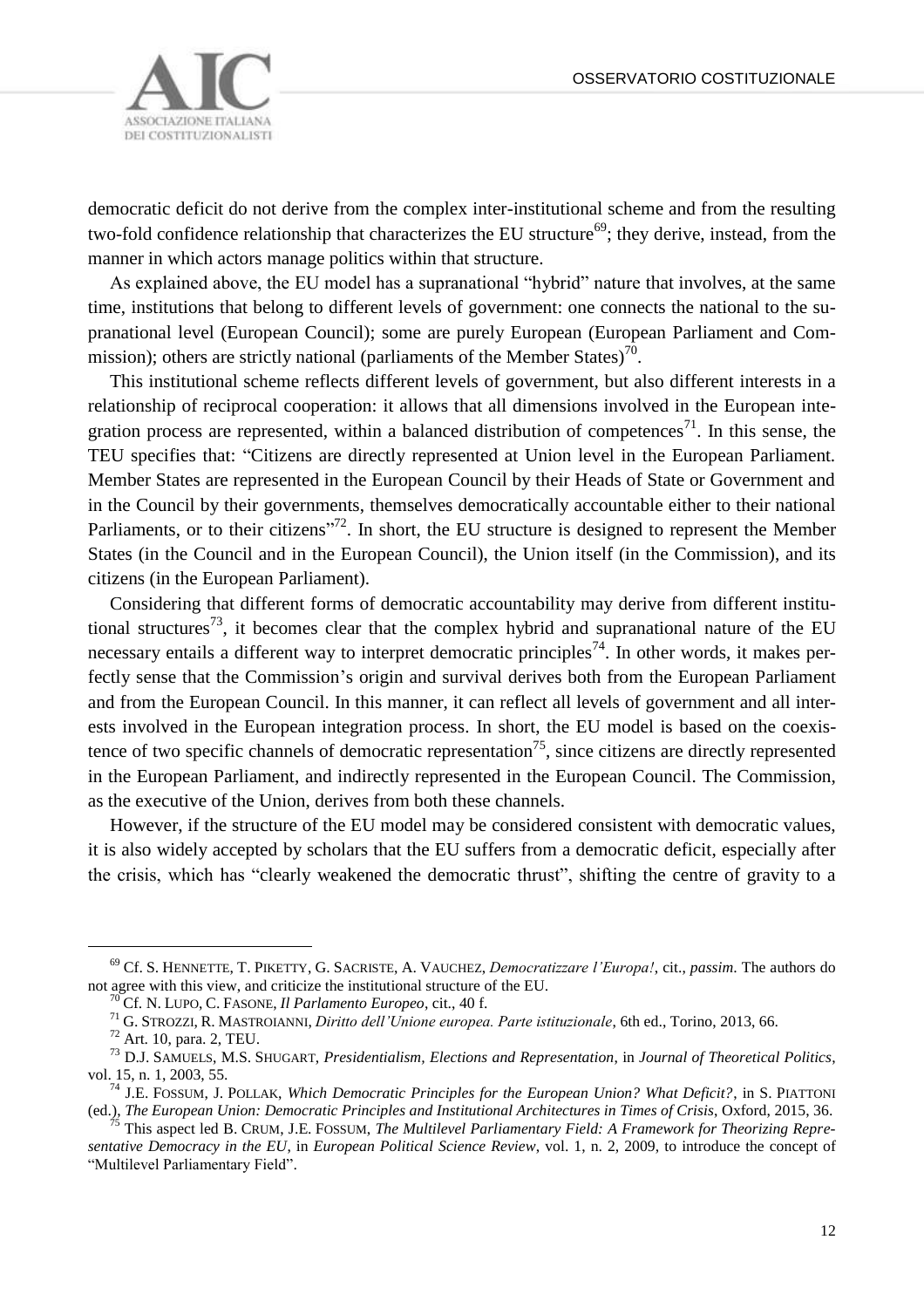

more intergovernmental approach<sup>76</sup>. Adopting the method suggested in this paper, it is possible to argue that the EU's democratic performance has been low because of the way actors have behaved and the political context in which they have operated (i.e. because of how the Union *functions* in practice). And this would not necessarily change if the EU had a "pure" parliamentary structure.

On the topic, many believe that the main issue is the unpolitical way of policy-making at the European level and, especially, the absence of a well-structured European party context<sup>77</sup>. Indeed, these two aspects delineate dynamics that prevent citizens from exercising public control<sup>78</sup>.

A well-functioning party system is essential for democracy<sup>79</sup>, because it is the main factor that affects the level of government stability, the frequency of gridlock situations, the real possibility of party alternation, and, in general, the relationship between voters and forces in power (which are the main parameters of democratic performance, as explained above)<sup>80</sup>. However, the EU does not have a distinct party system with fully-developed parties<sup>81</sup>, and the political forces have not been able to form a European political awareness and express the voters' will<sup>82</sup>. In short, a real contestation for political leadership and over policy is still missing<sup>83</sup>, and this specific fact, together with the dependency of the EU parties on national parties, weakens the potential of the European political dimension – despite normally "party family is far stronger than country location in determining positioning of national political parties on European integration"84.

In short, the role played by the European parties does not seem significant, and the political dynamics within the EU are led by the national political forces<sup>85</sup>. Considering the parameters mentioned above, the democratic performance of the EU seems to be low because the lack of a well-

<sup>76</sup> J.E. FOSSUM, *Democracy and differentiation in Europe*, in *Journal of European Public Policy*, vol. 22, n. 6, 2015, 806.

<sup>77</sup> J. HABERMAS, *Democracy in Europe: Why the Development of the EU into a Transnational Democracy Is Necessary and How It Is Possible: Democracy in Europe*, in *European Law Journal*, vol. 21, n. 4, 2015.

<sup>78</sup> Cf. C. LORD, *A Democratic Audit Framework*, in E.O. ERIKSEN, J.E. FOSSUM (eds.), *Rethinking Democracy and the European Union*, London and New York, 2012, 45.

<sup>79</sup> *Ibidem*, 44.

<sup>80</sup> See, *supra*, sec. 2. Cf. also M. DUVERGER, *Les partis politiques*, Paris, 1951 (Italian translation *I partiti politici*, 4th ed., Milan, 1975, 266 f.); L. ELIA, *Governo (forme di)*, cit., 651; S. MAINWARING, *Presidentialism, Multipartism, and Democracy: The Difficult Combination*, in *Comparative Political Studies*, vol. 26, n. 2, 1993, 198 ff.

<sup>81</sup> L. BARDI, R.S. KATZ, P. MAIR, *Verso una politica europea*, in *Rivista italiana di scienza politica*, vol. 41, n. 3, 2011, 348. For an overview on European parties, see A. CIANCIO, *European parties and the process of political integration in Europe*, in *dirittifondamentali.it*, n. 2, 2016; G. GRASSO, *Partiti politici europei e disciplina costituzionale nazionale*, cit., *passim*.

<sup>&</sup>lt;sup>82</sup> As they should have, according to Art. 10, para. 4, TEU.

<sup>83</sup> A. FOLLESDAL, S. HIX, *Why There is a Democratic Deficit in the EU: A Response to Majone and Moravcsik*, in *Journal of Common Market Studies*, vol. 44, n. 3, 2006. The low turnout (42 per cent in 2014, the lowest since 1979) in parliamentary elections shows the gap between voters and EU politics: on the topic, cf. P. MAGNETTE, *Appointing and Censuring the European Commission: The Adaptation of Parliamentary Institutions to the Community Context*, in *European Law Journal*, vol. 7, n. 3, 2001, 309.

<sup>84</sup> G. MARKS, C.J. WILSON, L. RAY, *National Political Parties and European Integration*, in *American Journal of Political Science*, vol. 46, n. 3, 2002, 591.

<sup>85</sup> For this reason, A.A. Cervati, *Elementi di indeterminatezza*, cit., 106, has suggested that the study of the EU model cannot underestimate national politics. The Member States condition how the EU structure works in practice, playing a decisive role in the decision-making processes.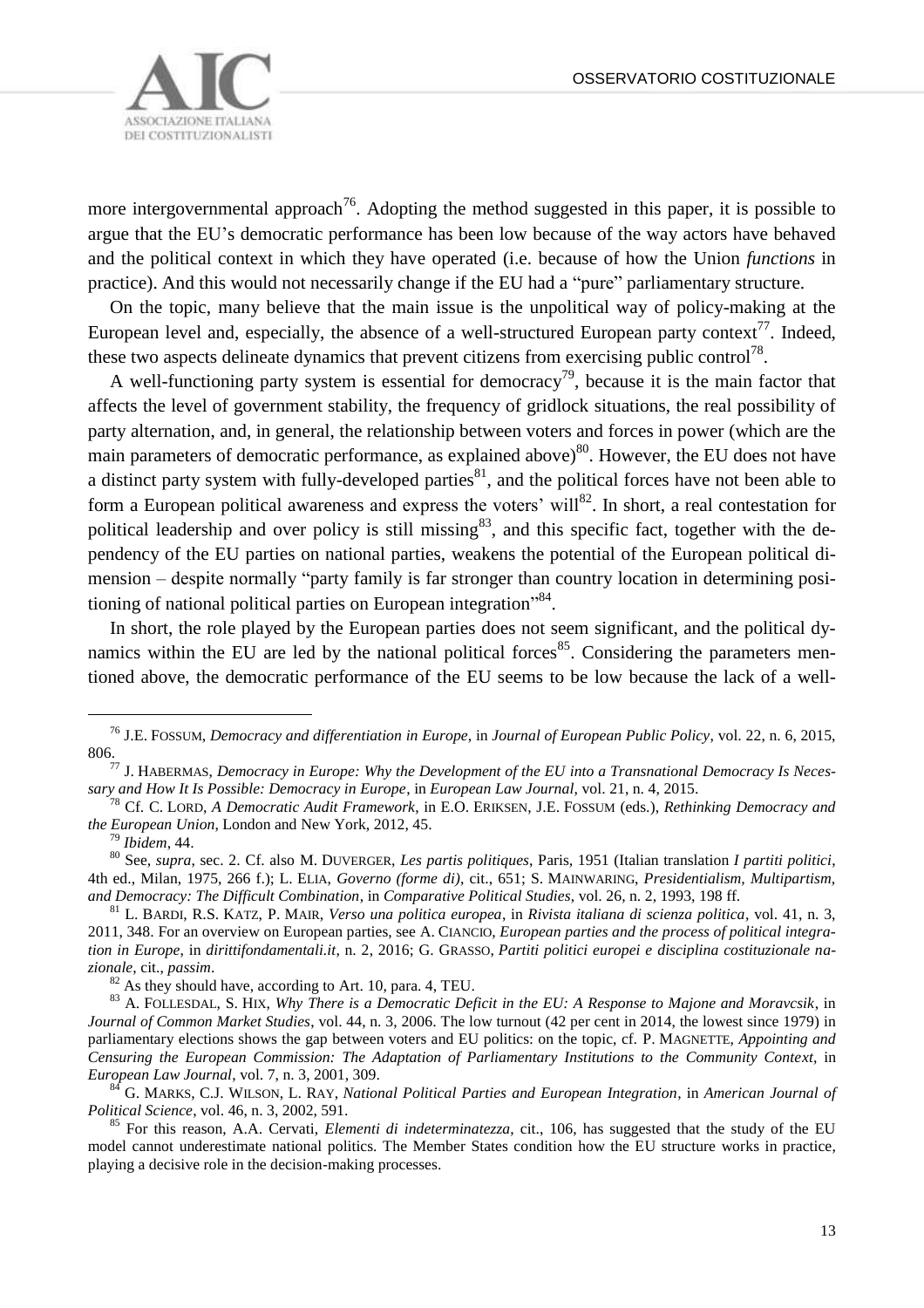

structured party system prevents real alternation and weakens the relationship between voters and forces in power.

In this context, it has been pointed out that the strengthening of the national parliamentary assemblies might entail a further erosion of the political role of the parties represented in the European Parliament<sup>86</sup>. On this point, an author<sup>87</sup> has argued that strengthening the powers of national parliaments, and allowing representatives of national governments to stop negotiations whenever a significant political decision is being discussed, could entail the risk of "multiplying joint decision traps". However, it seems possible to argue that it is not the role of national parties alone that jeopardizes the European Parliament's position; but the fact that this role is played in a context where national politics win over European politics anyway, because of the lack of a true European party system.

In conclusion, if it is true that a majority-type democracy is not plausible in the European context, because there are huge obstacles<sup>88</sup>, these obstacles do not derive from the structure of the EU model (as delineated by the Treaties) because that structure is already consistent with democracy. Instead, these obstacles derive from the political behaviour of institutional actors and from the overall political context in which they operate: these seem to be the factors that lead to a poor democratic performance<sup>89</sup>.

### **5.** *Conclusion.*

 $\overline{a}$ 

This paper moves from the idea that structure and functioning of the system are two different aspects that, even if related, depend on different factors. In short, the expression structure indicates how the confidence relationship between the executive and the legislature works (i.e. the interinstitutional relations with regard to the origin and survival of the executive); instead, the analysis of the functioning concerns how the political and institutional actors play their roles in practice. The

<sup>86</sup> S. STAIANO, *I partiti europei fuori tempo*, cit., 5.

<sup>87</sup> S. PIATTONI, *Federalism and the European Union*, in J. LOUGHLIN, J. KINCAID, W. SWENDEN (eds.), *Routledge Handbook of Regionalism and Federalism*, London and New York, 2013, 555.

<sup>88</sup> R. BELLAMY, *Democracy Without Democracy? Can the EU's Democratic 'Outputs' Be Separated from the Democratic 'Inputs' Provided by Competitive Parties and Majority Rule?*, in *Journal of European Public Policy*, vol. 17, n. 1, 2010, 14 ff.

<sup>&</sup>lt;sup>89</sup> The recent events concerning the relationship between the forces in power and the judiciary in Poland, Hungary and Romania show that the interaction of these two factors – the behaviour of the institutions (in particular, the Commission failing to activate the procedure provided by Art. 7 TEU) and the political context of some Member States – may threaten the foundations of the rule of law in those systems. The Polish events are described in L. PECH, K.L. SCHEPPELE, *Poland and the European Commission, Part I: A Dialogue of the Deaf*, in *verfassungblog.de*, 2017 (from the same authors, see also Part II and III); for Hungary and Romania, see A. VON BOGDANDY, P. SONNEVEND (eds.), *Constitutional Crisis in the European Constitutional Area: Theory, Law and Politics in Hungary and Romania*, Oxford, 2015; see also A. FUSCO, *La crisi dell'indipendenza del giudice nelle vicende polacche, ungheresi e rumene*, in *diritticomparati.it*, 2017.